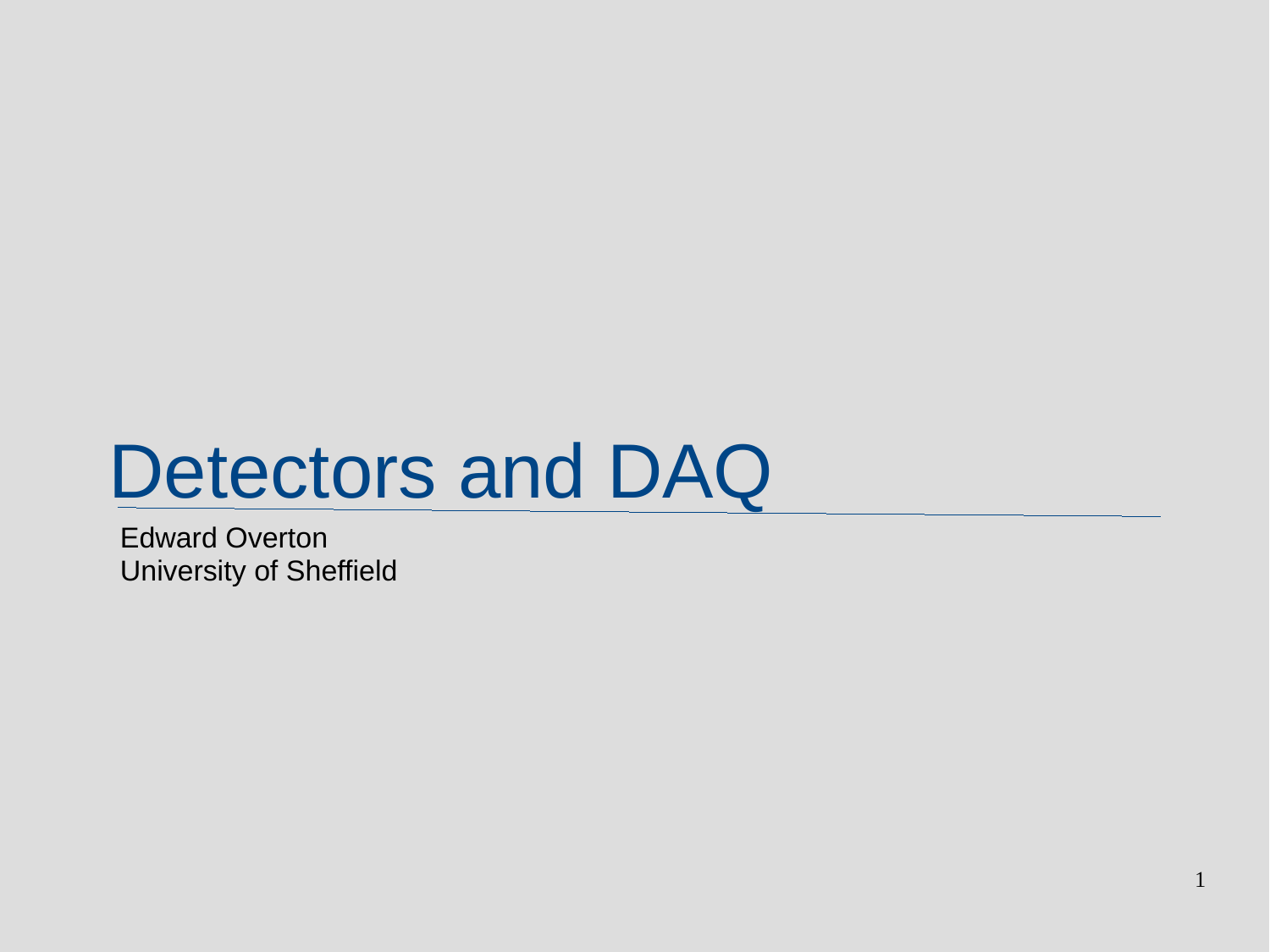#### **Contents**

- Detectors
- Trigger
- DATE
- Equipmentlist
- Computing
- Summary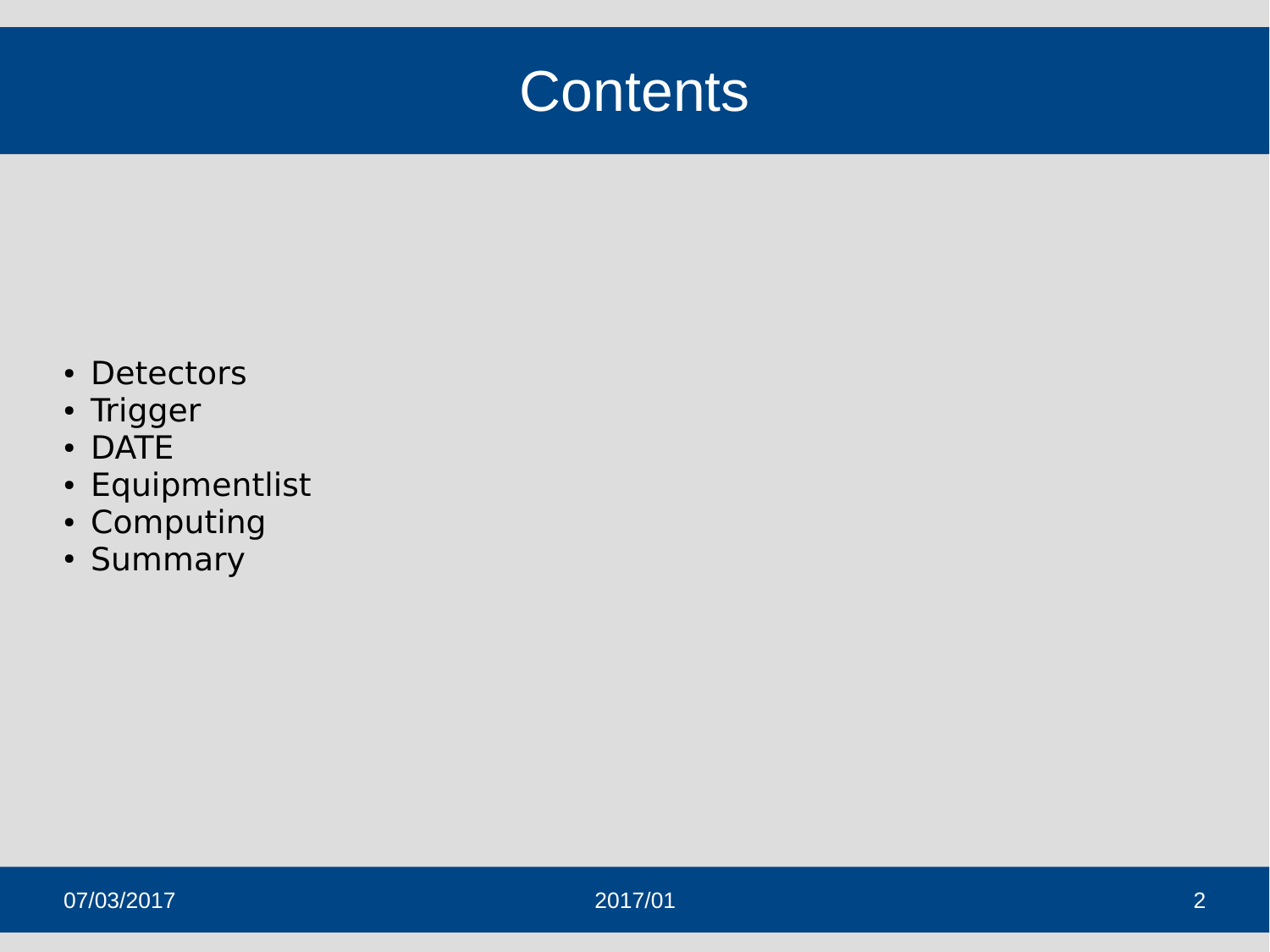#### MICE Detectors

- Variety of detectors used in MICE:
	- TOF, CKOV and KL all use PMTs
		- Readout using CAEN ADC and TDC cards
	- EMR uses PMT and MAPMT:
		- Readout using CAEN ADC and custom electronics
	- Tracker uses VI PC:
		- Readout using custom electronics from Dzero
	- Luminosity Monitor:
		- Readout using CAEN scalers.
- All detectors integrated for Step IV:
	- Nothing new to add,
	- Stable configuration from beginning of step IV.
- Occasional hardware fault (last year), but in good shape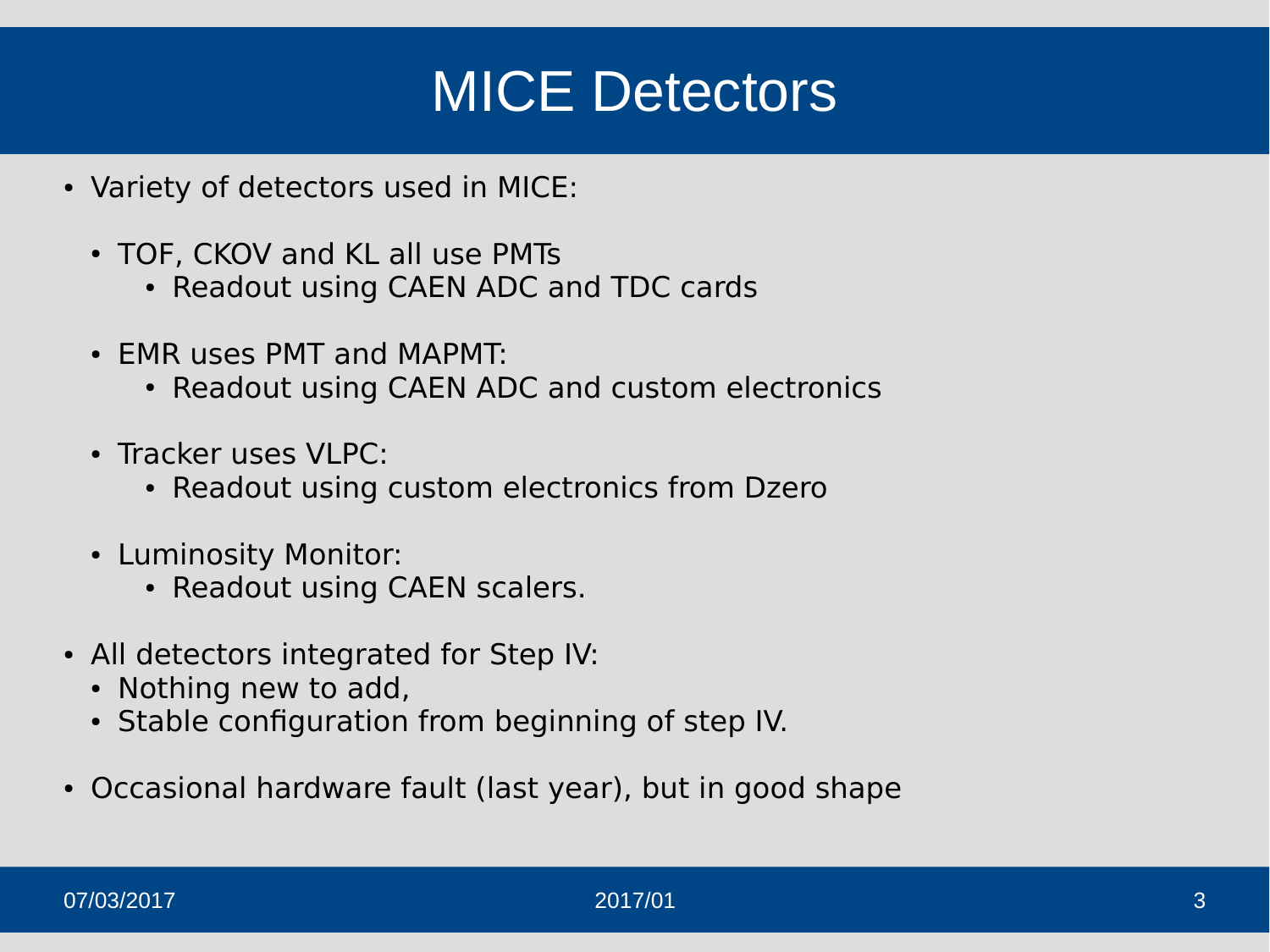

- The MICE Trigger system was written by Yordan
- Last major modifications were to accommodate Tracker at the beginning of step IV
- Development version exists to use a pre scaled triggers
	- Has bugs, which require beam to diagnose
	- Motivation for debugging is low
- Will Continue to run the 'tried and tested' trigger for the remainder of Step IV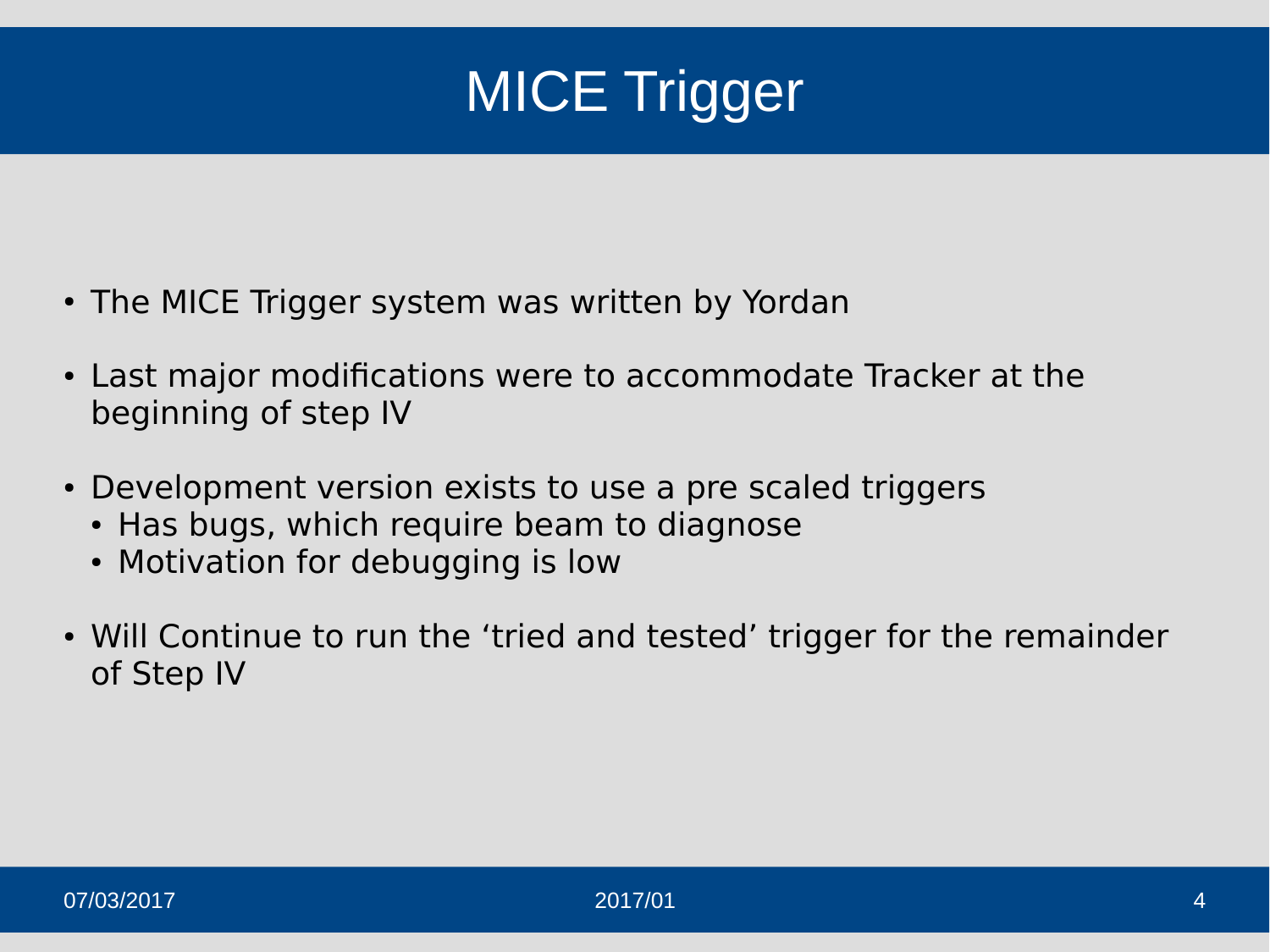

- MICE uses DATE developed by the ALICE collaboration in order to synchronise the readout processors
- Last major change was to migrate to the latest version of DATE at the start of Step IV
	- This resulted in a change of unpacking
- Again, we will continue with the current version until the end of Step IV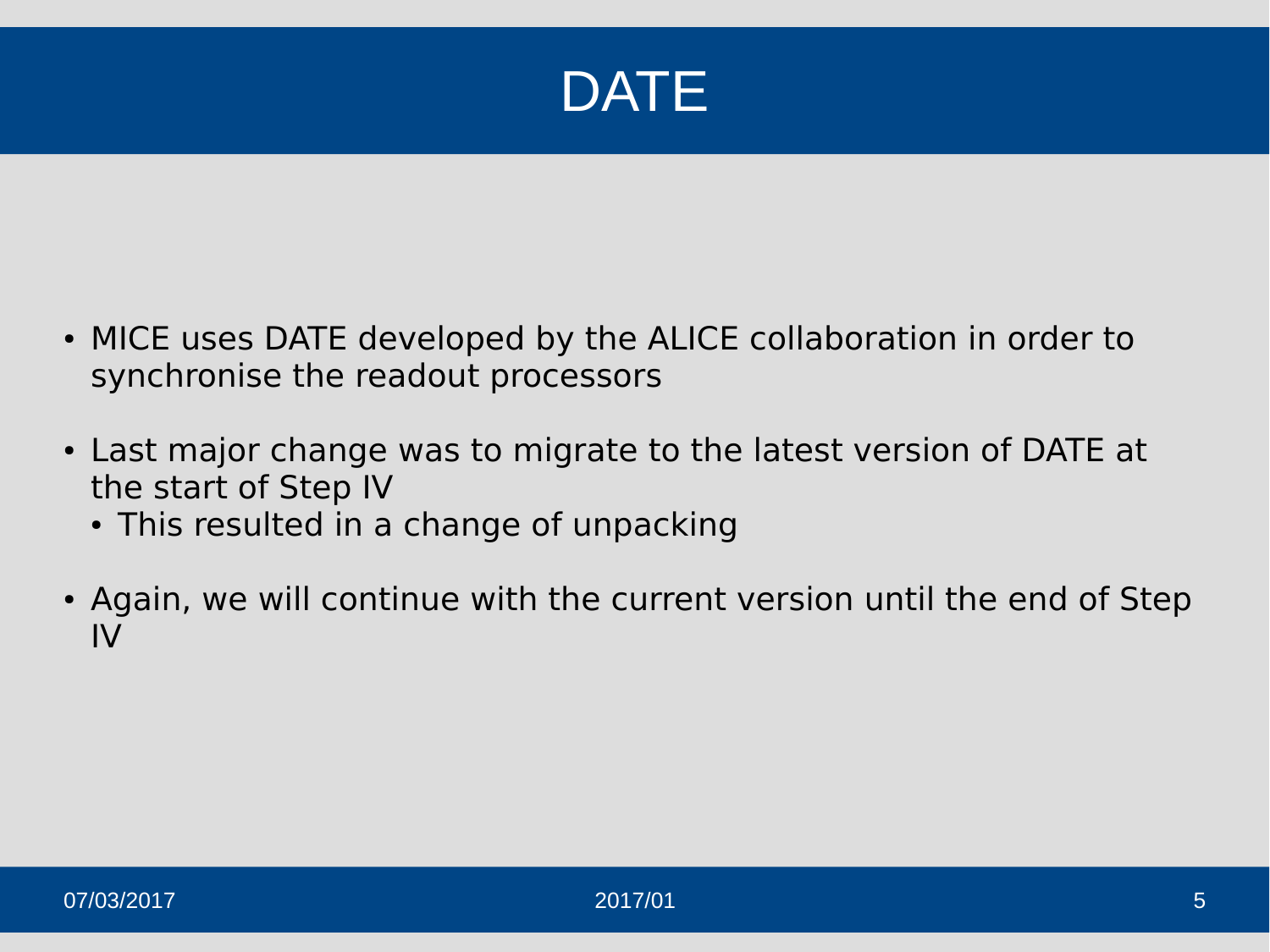### equipmentlist-mice

- The equipment list contains the specific code to readout the MICE detectors
- Current version available at: <https://github.com/mlcr-online/equipmentlist-mice>
- Again, this has been very little development on this because there was no need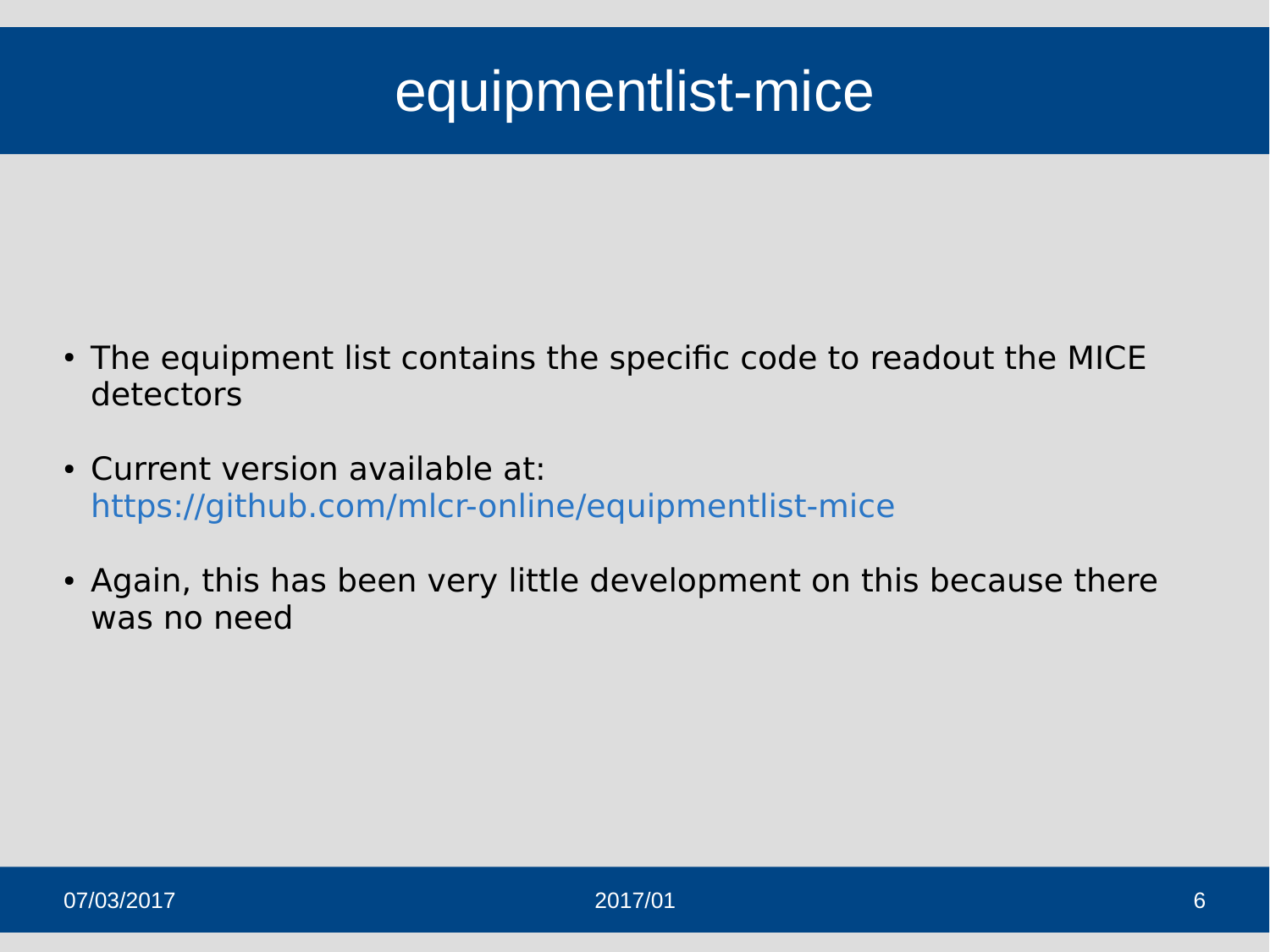## **Computing**

- Readout computers:
	- Miceacq14: TOF
	- Miceacq15: KL, CKOV
	- Miceacq16: Tracker US
	- Miceacq17: Tracker DS
	- Miceacq20: EMR
	- Miceacq18,19: Spare
- Storage: Miceraid5:
	- Data is stored here
	- Occasionally needs cleaning out (one of the recurring problems).
	- Durga has a script which helps automate the process:
		- Not fully automatic since one should be careful deleting data.
		- Cleaned out after last running, now has 1TB of free space
- All computers were installed just prior to Step IV,
	- Server class: Main components should be robust
	- Ageing hard drives